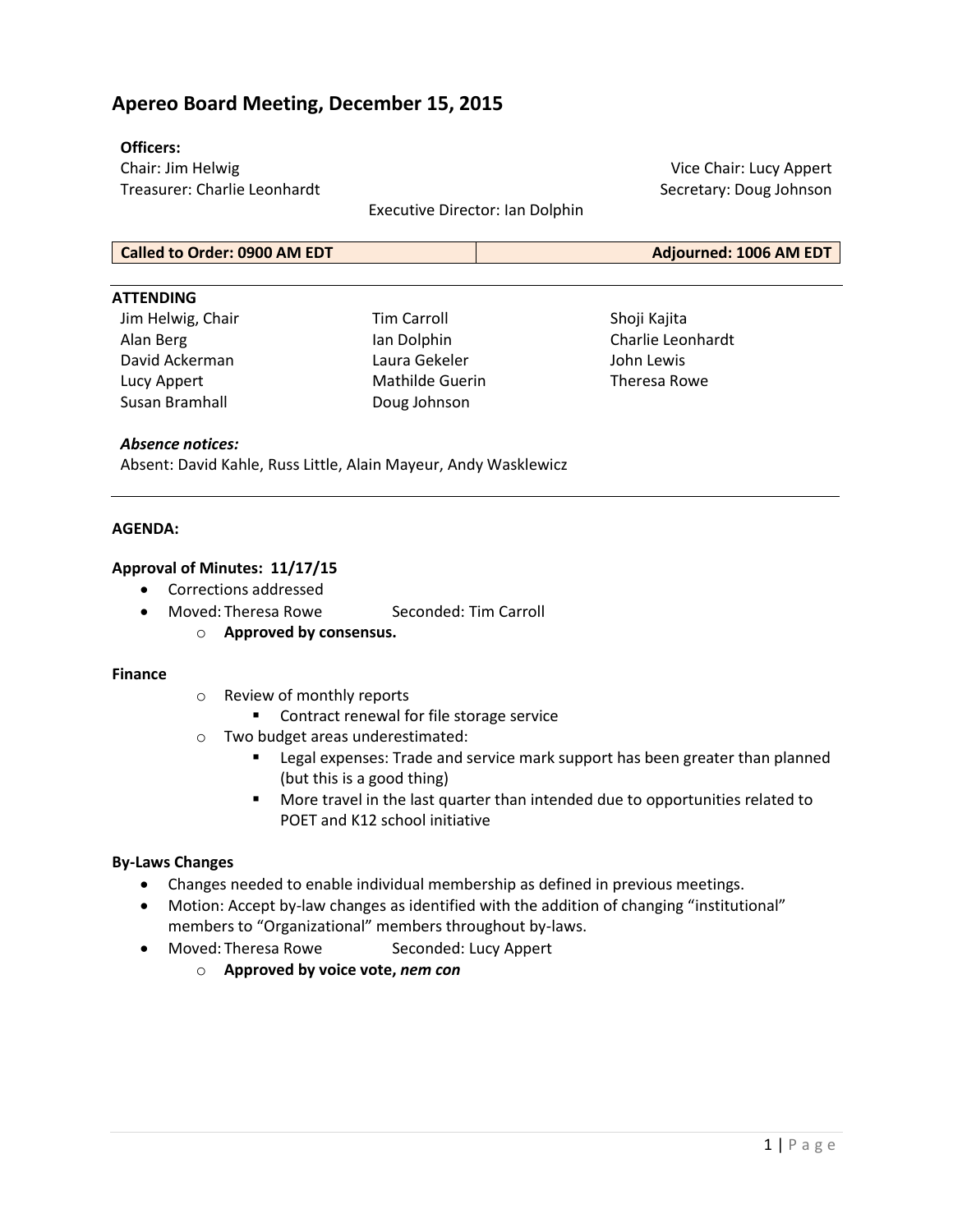## **Board Officer Election Schedule**

- Suggested schedule:
	- o January 5 Nominations due
	- $\circ$  January 6-11 Candidates affirm willingness to stand (although could be affirmed earlier)
	- o January 12-18 Nominees circulated, votes cast (by email)
	- o January 19-20 Projected winners contacted
	- o January 26 Board call, affirm results, new officers seated
	- o January 27 Public announcement of results
- Ian has managed the Board officer elections in the past; do we wish to continue this?
	- o No objections

### **Executive Director's Report**

- Changes at Rehmann's (financial advisors)
	- o Neale Clarke has left for a new position at a smaller accountancy group.
	- o His replacement is Linda Cooper, who should be on this week's call.
- Correspondence with IMS re POET
	- o Anticipated that accepting POET into incubation would create a sir in some quarters; but did not anticipate objections from IMS …
	- $\circ$  I have circulated an item of correspondence with IMSGlobal on POET separately, together with an expanded narrative (Some IMSGLobal Board members were copied on the exchange. I wanted to ensure they had a little more context). It strikes me that there are three possible resolutions of this situation -
		- (a) Status quo. The agreement we made last year stands, and we work to engage our communities appropriately.
		- (b) We pay the additional amounts suggested by IMSGlobal. In my understanding this would largely neutralize the additional revenue we obtained from the two POET Partners.
		- (c) We seek to negotiate a relationship with IMSGlobal which removes the membership element – i.e., alters the relationship to be one between peers. Given the closed nature of initial spec development, this would remove the engagement offered by (a).
	- o **Board recommends (c).**
- School Districts Work
	- $\circ$  Tim Carroll and Ian attended an initial meeting of the K12 Network initiative, and Tim presented on our incubation process and community of interest process to a subsequent call. The conversation is proceeding well.
	- $\circ$  We will shortly need to consider an appropriate dues structure for either individual school districts OR an aggregated school districts common operator model. (The latter is most likely).
	- $\circ$  The Board may wish to consider how it wishes to be represented in this process.
- Boston College Student System Curriculum Management Module
	- $\circ$  Boston College are proceeding with the development of their Curriculum Management Student System module, based on a forked Kuali codebase. They are likely to make an initial release of this work in March 16.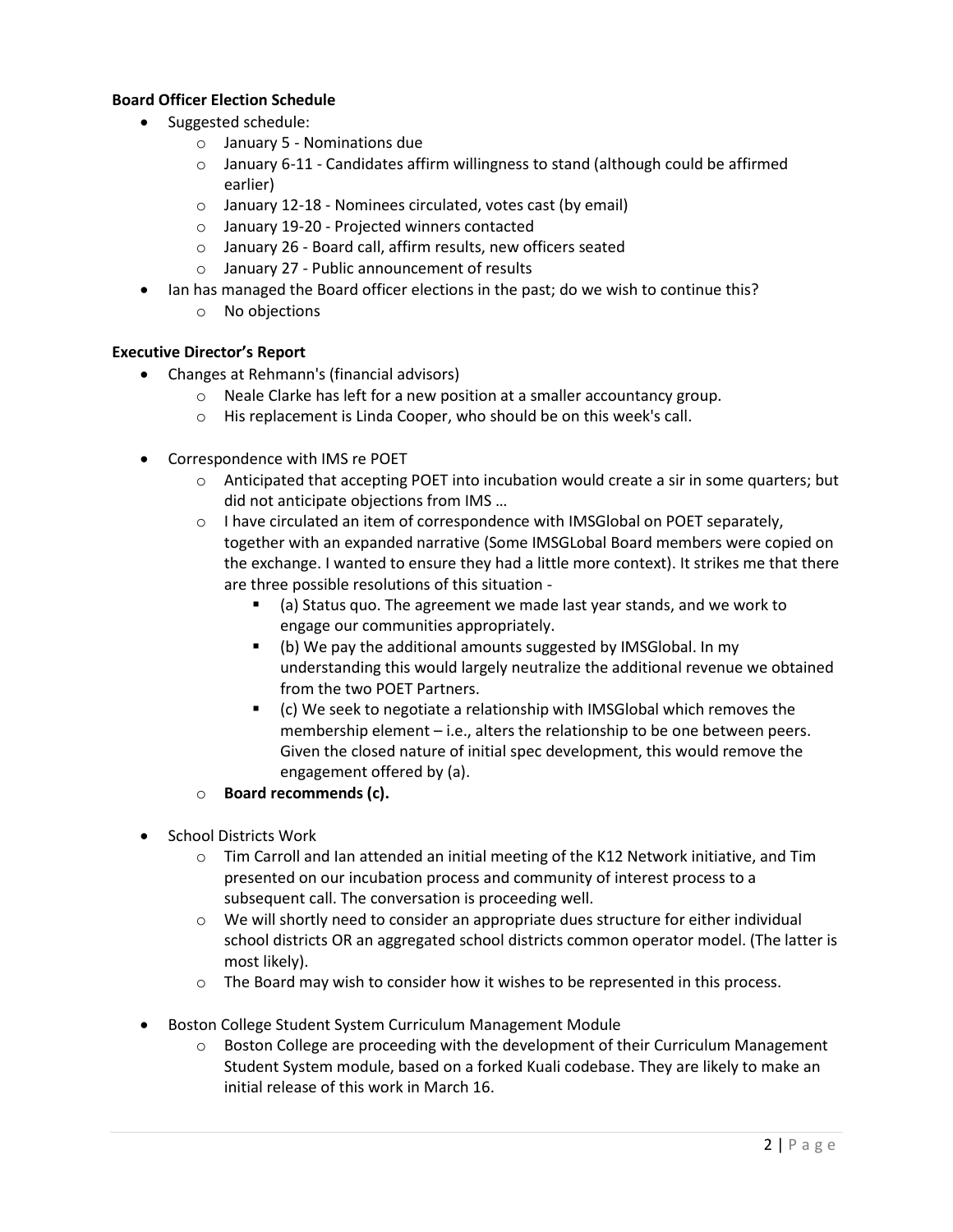- $\circ$  Evidence is mounting that the curriculum management niche in ERP offers a significant insertion point. I am continuing conversations with BC, and other Kauli fragements around an optimal path for their work. My judgement is that the lack of open profile (or desire for such profile) will act to limit this work severely.
- Jisc Digifest
	- $\circ$  I have been invited to make a short plenary presentation to Jisc Digifest in March. This is the approximate equivalent of Educause in North America, and is a sign of a broadening relationship.
- Paris and Amsterdam Analytics Meetings
	- $\circ$  Together with Josh Baron, I participated in meetings in Paris and Amsterdam earlier this week around the theme of learning analytics. The Paris meeting was organised by the Ministry of Higher Education and Research (now MiPNES), and was well attended (75) by senior staff across French higher education and Ministry figures. The Amsterdam event was organized by LACE and UvA, and focused on outcomes of UvA pilot activity in the space.
- Paris Meeting: ESUP-Portail, Apereo, MiPNES + Quadrupartite Meeting of Jisc, ESUP-Portail, Apereo, MiPNES
	- o A cordial meeting between ESUP-Portail, MiPNES and Apereo took place on Wednesday 9th December. The meeting reaffirmed the close collaboration between the respective organizations, and a suggestion for extending the MoU between ESUP-Portail and Apereo will be brought before the Board in due course. In short, the extension covers the engagement of the Ministry with the Apereo Learning Analytics Initiative and the adoption of the platform. A section of the principle paper before the meeting is worth reproducing to provide an indication of what is proposed -
	- o "To achieve that, the Ministry wishes to support internationally- developed and recognized open source solutions. Reinforcing the collaboration between the ESUP‐ Portail Consortium and the Apereo Foundation is, without a doubt, a great step towards building a productive and sustainable dynamics on that matter. The whole community would definitely benefit from this contribution. Firstly, it would allow experts in this field (especially from the Apereo Learning Analytics Working Group) to team up and lead the international effort towards success. Secondly, full-scale tests conducted in universities in both Europe and the USA would be a great asset to the community."
	- $\circ$  This very positive development is a testament to the patient work undertaken by Alain Mayeur and his colleagues in ESUP and the Ministry.
	- o The fact that the Apereo Learning Analytics stack will play such a major part in national infrastructure in the UK and France, together with institutional and statewide initiatives in the US, is a clear indication of a community based approach.
	- $\circ$  A subsequent meeting, which also involved a representative of the Jisc, began to explore how practical contributions might be facilitated and engagement furthered. My thanks to Josh Baron for participating.
- Events
	- o European Event
		- February 1st and 2nd 2016, L'Universite Paris Descartes [https://www.esup](https://www.esup-portail.org/conference/index-EN.html#program)[portail.org/conference/index-EN.html#program](https://www.esup-portail.org/conference/index-EN.html#program)
	- o South Africa Apereo Meeting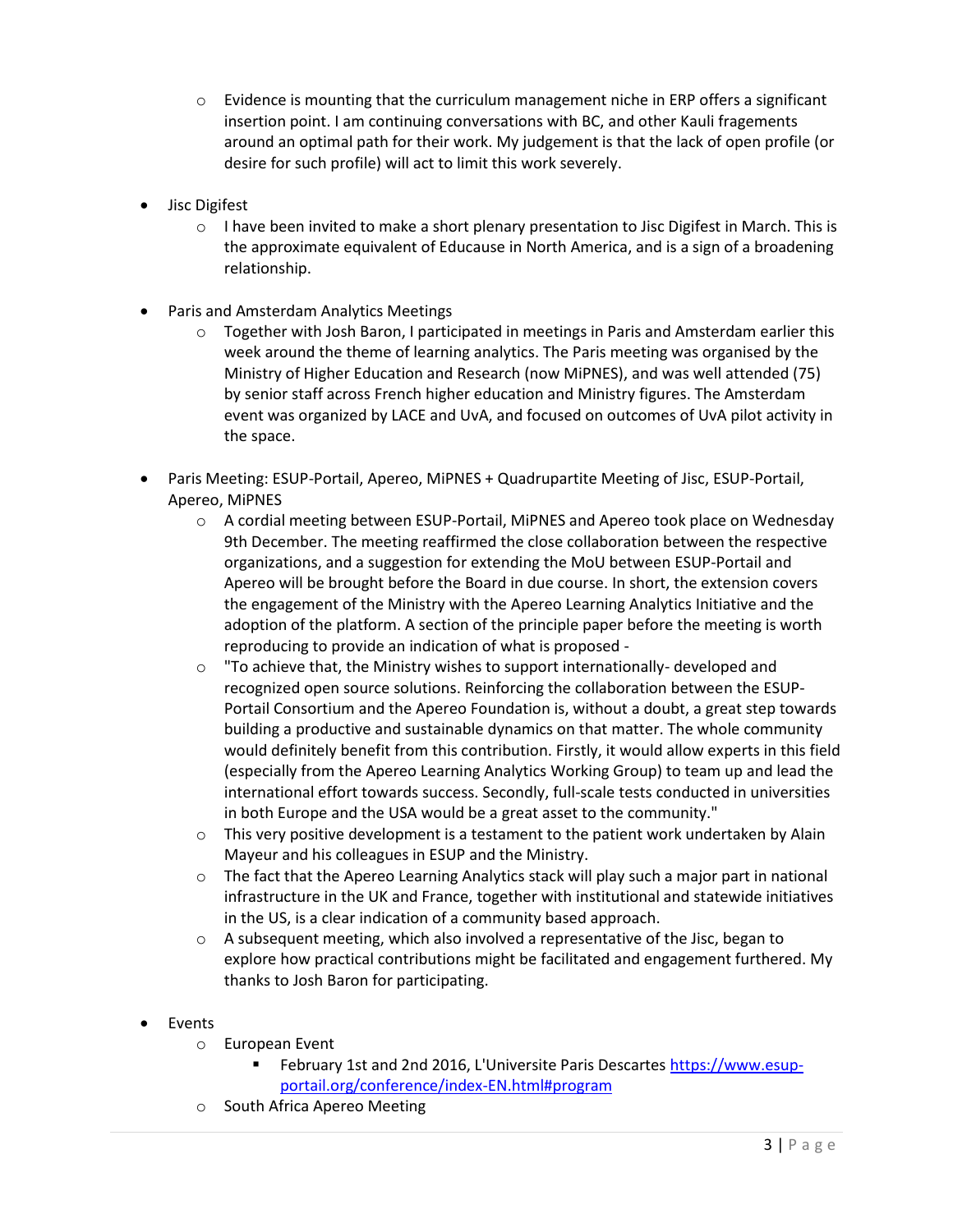- March 9th, 10th, Unisa, Pretoria, Republic of South Africa
- o Open Summit/Open Apereo 2016
	- **NYU, 23rd-25th May 2016**
- **More events** are listed at <https://www.apereo.org/events>
- Thanks!
	- o My thanks to all Board members for their contributions during the course of 2015. It has been a hectic year that has not been without challenges, but it is my strong belief that we will look back on 2015 as the year Apereo established itself.

**Motion to go into Executive Session (0957) Approved,** *nem con* **Executive Session Ended (1000)**

**Call for Topics for Next Meeting**

 $\bullet$ 

### **Adjournment:**

- Meeting ran over; so approved by consensus.
	- o Meeting adjourned at 10:06 AM (EDT)